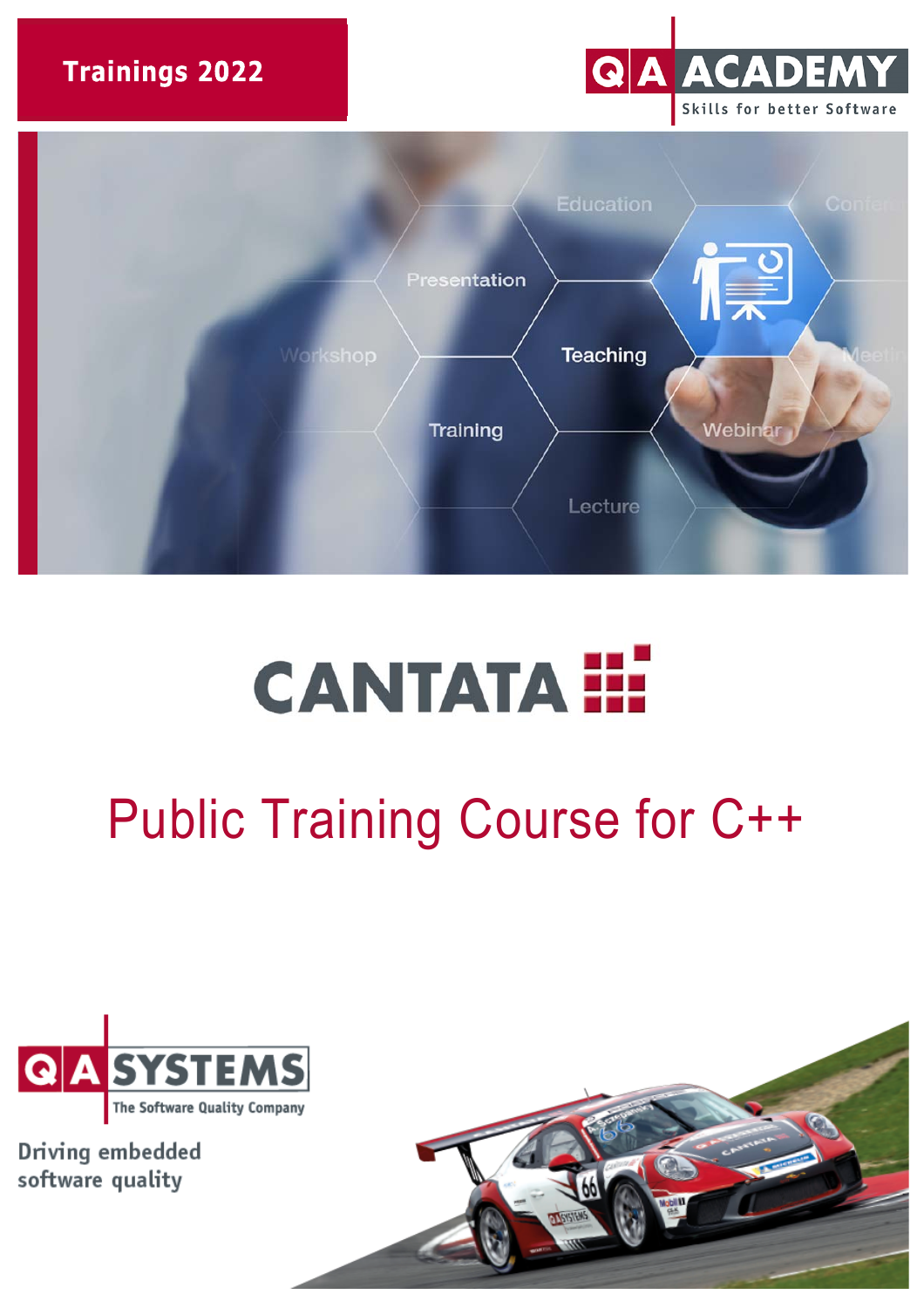

# **Public Cantata Training Course for C++**

| Date:            | As published on QA Systems website                                                                          |
|------------------|-------------------------------------------------------------------------------------------------------------|
|                  | If you would like to get informed<br>about new dates, please send us an<br>email to seminare@qa-systems.de. |
| <b>Duration:</b> | 2 days, each $9:00$ am $-5:00$ pm                                                                           |
| Location:        | Online                                                                                                      |
| Speaker:         | <b>QA Systems Product Trainer</b>                                                                           |
| Language:        | EN                                                                                                          |
| Price:           | € 675 / \$750<br>(plus the legally applicable tax of the<br>recipient of the service)                       |

#### **Benefits**

Learn the theory and objectives for unit and integration testing and how to increase your productivity with Cantata. You will get to know best practises for testing techniques with Cantata to accelerate your unit and integration level testing. This 2day online training course covers the use of the Cantata tool for testing C++ code with hands-on lab session examples guided by easy-touse Eclipse cheat sheets.

#### **Target group**

- $\vee$  C++ code developers
- Test engineers performing C++ unit and/or integration testing
- Quality Assurance personnel
- $\vee$  No prior experience of Cantata is required

#### **Requirements**

#### **Workstation**

- PC with at least 4GB of RAM available
- $\triangleright$  Peripherals: web cam, headphones and microphone
- Ability to install the "Go To Meeting" app on workstation\*
- Ability to install Cantata and Cantata Training Plugins and example code on workstation\*
- Ability to install / use a  $q++$  compiler\*

#### **Student Skills:**

- Basic understanding of  $C++$  programming
- Functional knowledge of UNIX or Windows
- $\vee$  Notions of software testing

#### *Testimonials:*

*"I think the training met all of my expectation. Not only the practical aspect was useful and entertaining but I believe that the content touched throughout the presentation was very well organized, very relevant to our needs and interesting. The only thing I would suggest is to update the training practicals since it results daunting for everyone to follow instructions that are incorrect."* 

*" I did appreciate the introduction to the GUI interface, which I have ever been reluctant to use."*

#### **Materials Provided**

#### **Cantata Installation**

- Cantata 9.x installation for Windows or Linux workstation
- Bundled GNU 8.2 C++ compiler
- $\overline{\phantom{a}}$  Temporary Cantata license for use with the training course

#### **Training Course Plug-ins (as appropriate)**

- Cantata 9.x Training Course Eclipse Cheat Sheets for  $C++$
- Lab Exercises source code provided as plug-ins

#### **Training Presentation Slides**

 $\vee$  Supplied as PDF

- **Training Course certificate**
- $\vee$  Recorded qualification issued for each student

#### **Topics Covered**

- $\overline{\phantom{a}}$  Theory of unit testing
- Understanding the Cantata IDE
- $\vee$  What to check for and how in Cantata
- Code coverage analysis (theory & Cantata practice)
- $\overline{\phantom{a}}$  Isolation unit testing
- $\vee$  Multi-unit integration testing
- $\vee$  How to control function calls for simulation and interception
- Positive (requirements-based) & Negative (robustness) testing
- Testing Global Data
- Automatic test case generation from source code
- $\overline{\phantom{a}}$  Testing templates
- Testing Abstract classes and inheritance
- Associations between functional requirements and test cases/scripts

*\* Supplied after registration.*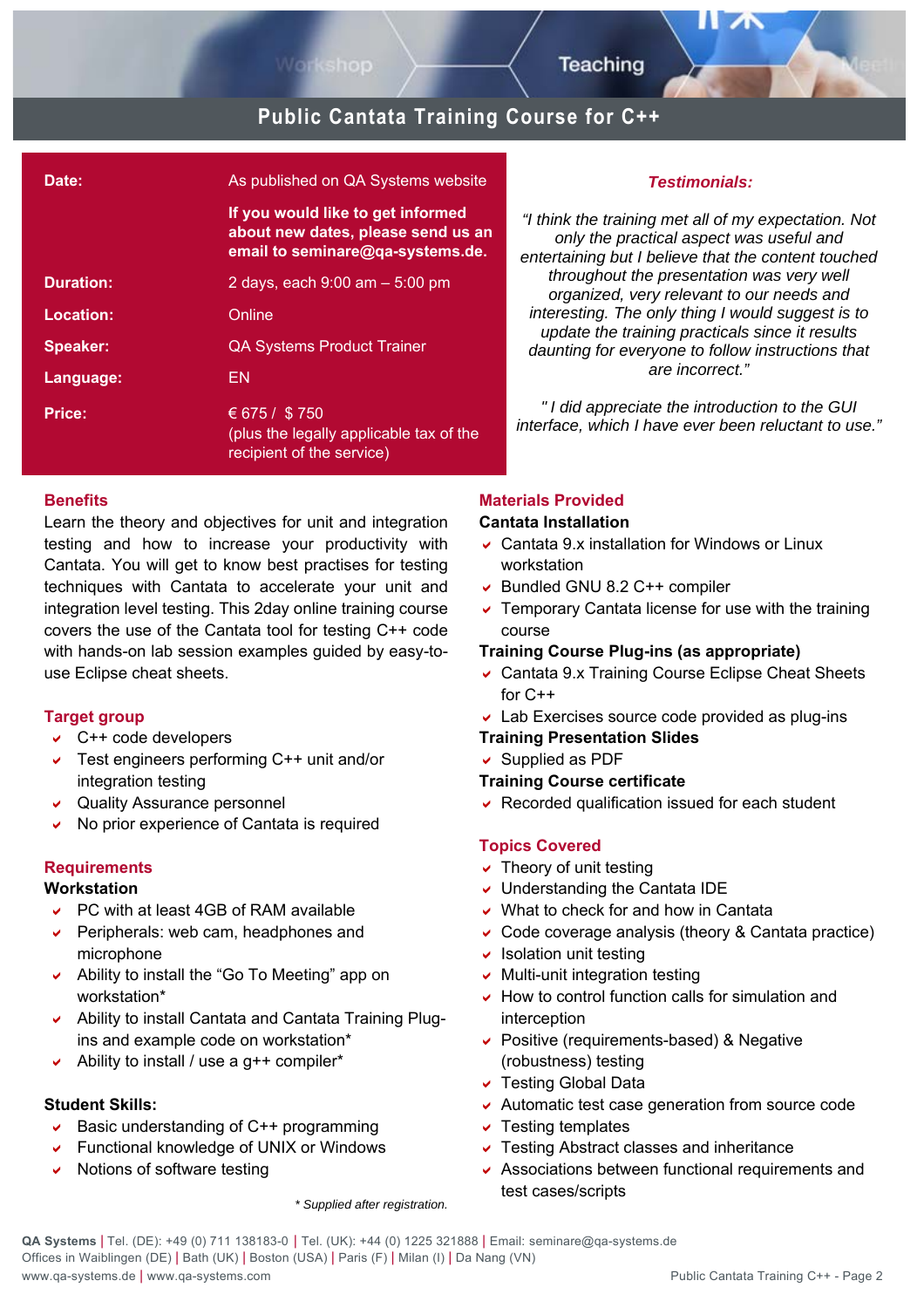**Teaching** 

## **Public Cantata Training Course for C++**

#### **Agenda**

#### **Day 1**

#### **Unit Testing Theory**

- $\vee$  What is a unit?
- $\vee$  What is unit testing?
- $\triangleright$  Different approaches to unit testing
- $\vee$  What does a unit test look like?
- $\overline{\phantom{a}}$  Identifying test cases
- $\triangledown$  Types of unit test cases

#### **Cantata Eclipse UI**

- Using the Cantata IDE
- $\Box$  Introduction to the IDE Lab
- Further IDE Lab

#### **Cantata Test Harness**

- Cantata test structure
- Test Harness Basics Lab

#### *Lunch Break (1 hour)*

#### **Code Coverage Analysis**

- Coverage Analysis Theory
- Cantata Coverage analysis
- Code Coverage Analysis Lab

#### **Stubbing Calls**

- $\vee$  Simulating calls
- Stubbing Lab

#### **Wrapping Calls**

- $\overline{\phantom{a}}$  Intercepting calls
- Wrapping Lab

#### **Day 2**

#### **Class Testing**

- Test Classes
- Class Testing Lab

#### **AutoTest C++**

- Automatic Test Case Generation
- AutoTest Demo

#### **Integration Testing C++**

- $\cdot$  Integration Testing Approaches
- Integration Testing Lab

*Lunch Break (1 hour)* 

#### **Dependency Resolver**

- $\overline{\phantom{a}}$  Link dependencies
- Dependency Resolver demo

#### **Testing Templates**

- $\overline{\phantom{a}}$  Instantiated templates
	- Testing Templates Lab

#### **ABCs and Inheritance**

- $\vee$  Managing abstract classes and inheritance
- Abstract Classes and Inheritance Lab

#### **Requirements Tracing**

- Cantata Trace
- Cantata Trace Lab

#### **Q&A session**

The course topics give a good grounding in how to use Cantata. The instructor can additionally address any specific questions on testing challenges and how to meet these in Cantata.

Follow on dedicated consultancy engagements and corporate training courses are also available. Contact sales@qa-systems.com for more information.

#### **About Training Course Instructor**

All Instructors are experts in testing C and C++ with the Cantata tool. They are current Cantata Technical Support Engineers.